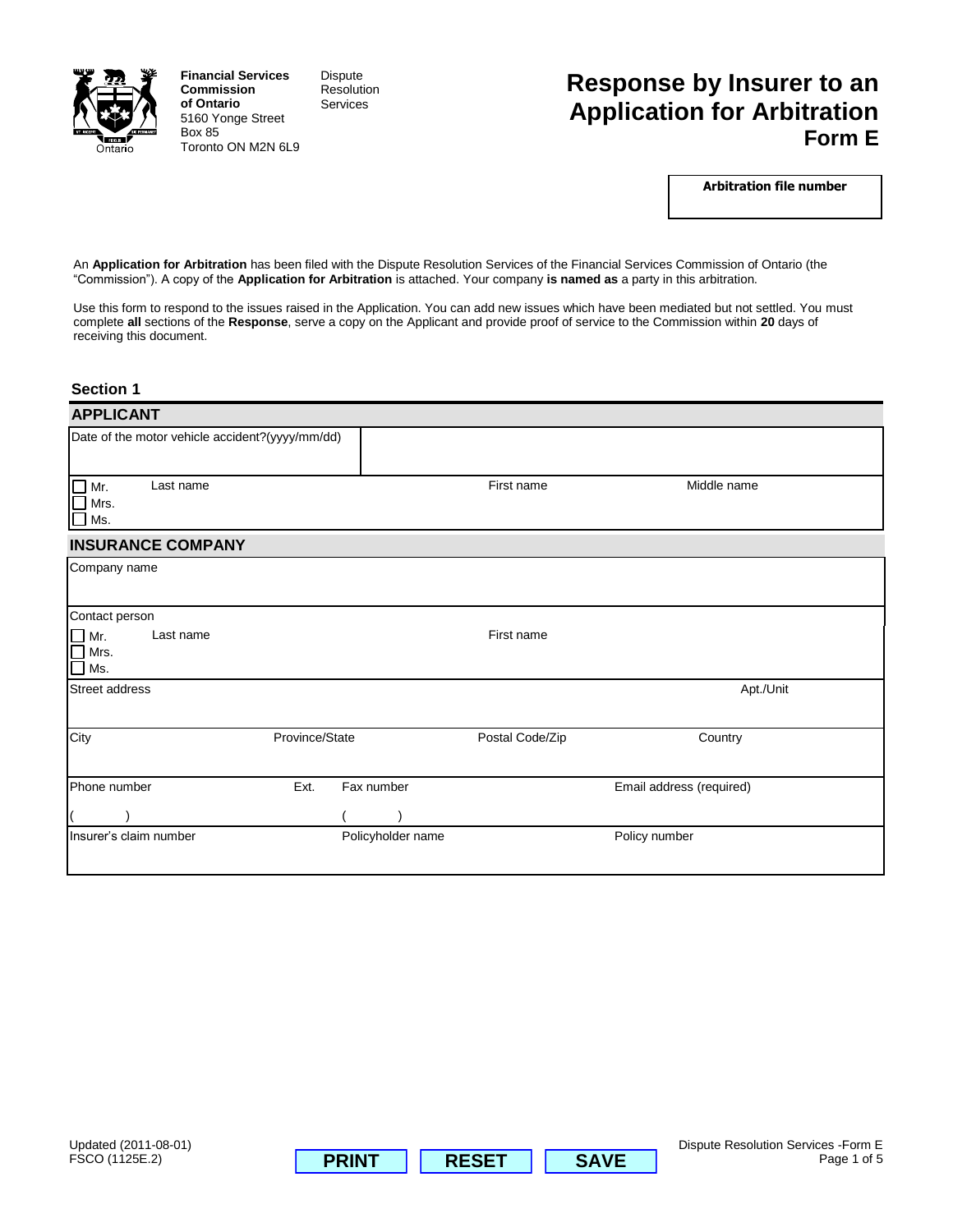# **Section 1-continued**

| <b>LEGAL REPRESENTATIVE</b>                                                                                            |                     |                            |                 |                          |                       |
|------------------------------------------------------------------------------------------------------------------------|---------------------|----------------------------|-----------------|--------------------------|-----------------------|
| Last name<br>Mr.<br>Mrs.<br>Ms.                                                                                        |                     |                            | First name      |                          | File reference number |
| Title                                                                                                                  |                     |                            | Firm name       |                          |                       |
| <b>Street address</b>                                                                                                  |                     |                            |                 |                          | Apt./Unit             |
| City                                                                                                                   |                     | Province/State             | Postal Code/Zip |                          | Country               |
| Phone number                                                                                                           | Ext.                | Fax number                 |                 | Email address (required) |                       |
|                                                                                                                        |                     |                            |                 |                          |                       |
| The representative is:                                                                                                 |                     |                            |                 |                          |                       |
| $\Box$ Lawyer                                                                                                          |                     | Law Society licence number |                 |                          |                       |
| $\Box$ Licensed paralegal<br>Law Society licence number                                                                |                     |                            |                 |                          |                       |
| $\Box$ Not required to be licensed                                                                                     |                     |                            |                 |                          |                       |
| Specify the type of exemption from the list of exemptions<br>recognized in the Law Society 's by-laws                  |                     |                            |                 |                          |                       |
| <b>TYPE OF HEARING</b>                                                                                                 |                     |                            |                 |                          |                       |
| 1. Does the insurer want an oral hearing?<br>  No<br>l Yes                                                             |                     |                            |                 |                          |                       |
| 2. Does the insurer require special service such as audio visual equipment?<br>$\Box$ No<br>Yes<br>If Yes, describe? ▶ |                     |                            |                 |                          |                       |
| 3. Will the insurer be arranging for the services of a Court Reporter?<br>$\Box$ No<br>l Yes                           | If Yes, describe? ▶ |                            |                 |                          |                       |

# **Section 2 ISSUES IN DISPUTE**

*Check the benefits that were not resolved in mediation and which the insurer now wants to respond to or now wants arbitrated. The insurer may add new issues which have been mediated at FSCO but not settled. For each benefit disputed, briefly explain the insurer's position. (Attach OCF-9 and extra sheets if necessary.)*

| <b>WEEKLY BENEFITS</b>                                                                                                         |                                   |  |  |  |  |
|--------------------------------------------------------------------------------------------------------------------------------|-----------------------------------|--|--|--|--|
|                                                                                                                                | Date (yyyy/mm/dd)                 |  |  |  |  |
| Which weekly benefit are you disputing?                                                                                        | Date of insurer's refusal to pay: |  |  |  |  |
| income replacement<br>non-earner                                                                                               | Reason for refusal:               |  |  |  |  |
| What is being disputed?<br>initial entitlement to benefits<br>amount of weekly benefits<br>other, specify $\blacktriangledown$ |                                   |  |  |  |  |
| If the insurer paid weekly benefits, state<br>weekly amount and duration of payments.<br>l\$                                   |                                   |  |  |  |  |
| From:<br>To:                                                                                                                   |                                   |  |  |  |  |

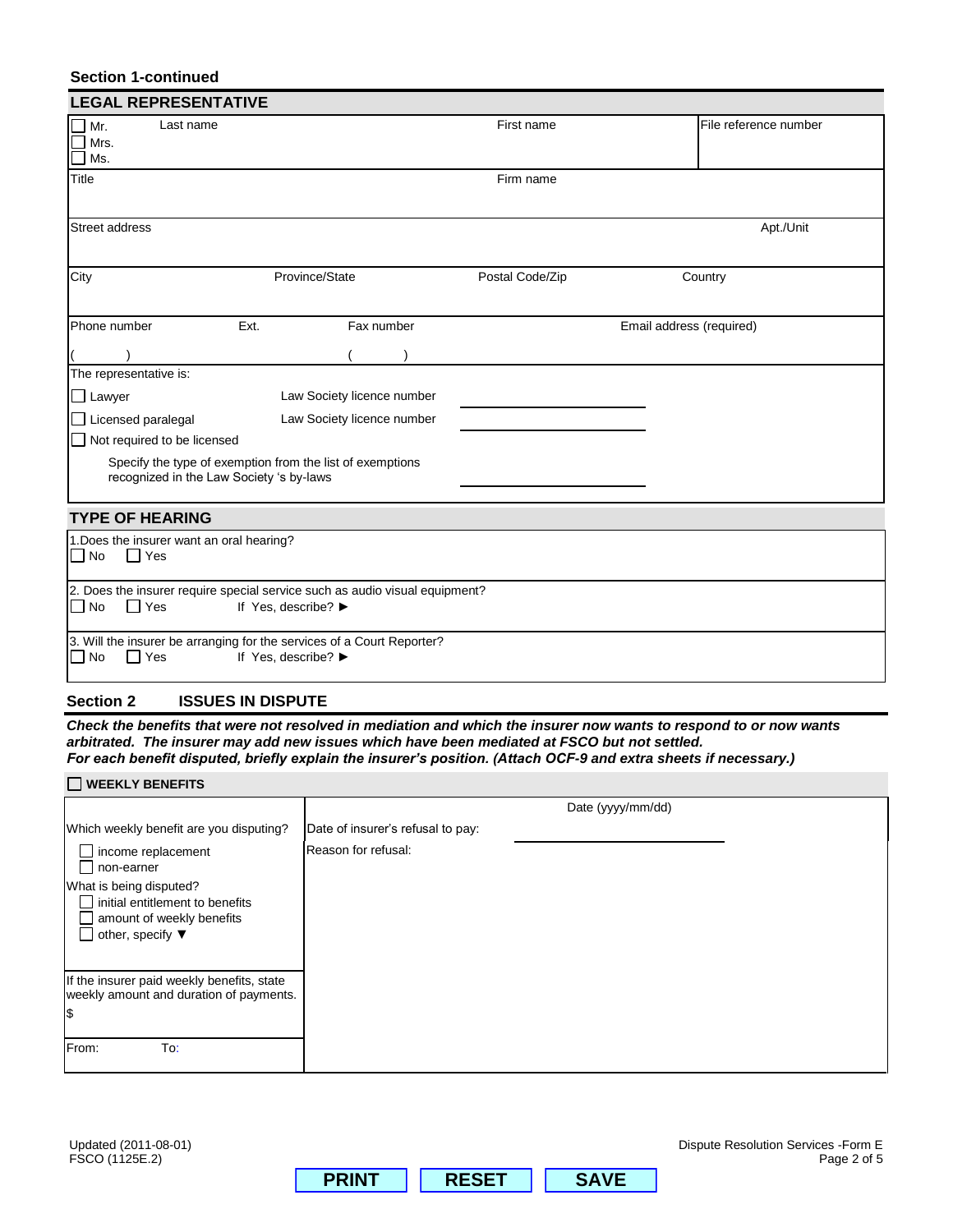# **Section 2 –continued**

For each benefit checked, briefly explain the insurer"s position on the issues in dispute. *(Attach OCF-9 and extra sheets if necessary.)▼*

| <b>CAREGIVER BENEFITS</b>                                                                                                             |                                   |                   |                                                     |
|---------------------------------------------------------------------------------------------------------------------------------------|-----------------------------------|-------------------|-----------------------------------------------------|
| Amount in dispute?                                                                                                                    |                                   | Date (yyyy/mm/dd) |                                                     |
| \$                                                                                                                                    | Date of insurer's refusal to pay: |                   |                                                     |
| What is being disputed?<br>$\Box$ initial entitlement to benefits<br>amount of weekly benefits<br>other, specify $\blacktriangledown$ | Reason for refusal:               |                   |                                                     |
| MEDICAL BENEFITS                                                                                                                      |                                   |                   |                                                     |
| Amount in dispute?                                                                                                                    |                                   | Date (yyyy/mm/dd) |                                                     |
| \$                                                                                                                                    | Date of insurer's refusal to pay: |                   |                                                     |
|                                                                                                                                       | Reason for refusal:               |                   |                                                     |
| $\Box$ MEDICAL BENEFITS                                                                                                               |                                   |                   |                                                     |
| Amount in dispute?                                                                                                                    |                                   | Date (yyyy/mm/dd) |                                                     |
| \$                                                                                                                                    | Date of insurer's refusal to pay: |                   |                                                     |
|                                                                                                                                       | Reason for refusal:               |                   |                                                     |
|                                                                                                                                       |                                   |                   |                                                     |
|                                                                                                                                       |                                   |                   | Extra sheets attached $\Box$                        |
| <b>REHABILITATION BENEFITS</b>                                                                                                        |                                   |                   |                                                     |
| Amount in dispute?                                                                                                                    |                                   | Date (yyyy/mm/dd) |                                                     |
| \$                                                                                                                                    | Date of insurer's refusal to pay: |                   |                                                     |
|                                                                                                                                       | Reason for refusal:               |                   |                                                     |
| <b>REHABILITATION BENEFITS</b>                                                                                                        |                                   |                   |                                                     |
| Amount in dispute?                                                                                                                    |                                   | Date (yyyy/mm/dd) |                                                     |
| \$                                                                                                                                    | Date of insurer's refusal to pay: |                   |                                                     |
|                                                                                                                                       | Reason for refusal:               |                   |                                                     |
|                                                                                                                                       |                                   |                   |                                                     |
|                                                                                                                                       |                                   |                   | Extra sheets attached                               |
| ATTENDANT CARE BENEFITS                                                                                                               |                                   |                   |                                                     |
| Amount in dispute?                                                                                                                    |                                   | Date (yyyy/mm/dd) |                                                     |
| \$                                                                                                                                    | Date of insurer's refusal to pay: |                   |                                                     |
|                                                                                                                                       | Reason for refusal:               |                   |                                                     |
|                                                                                                                                       |                                   |                   |                                                     |
| <b>CASE MANAGER SERVICES BENEFITS</b>                                                                                                 |                                   |                   |                                                     |
| Amount in dispute?                                                                                                                    | Reason for refusal:               |                   |                                                     |
| \$                                                                                                                                    |                                   |                   |                                                     |
|                                                                                                                                       |                                   |                   |                                                     |
| Updated (2011-08-01)<br>FSCO (1125E.2)                                                                                                |                                   |                   | Dispute Resolution Services - Form E<br>Page 3 of 5 |

**PRINT RESET SAVE**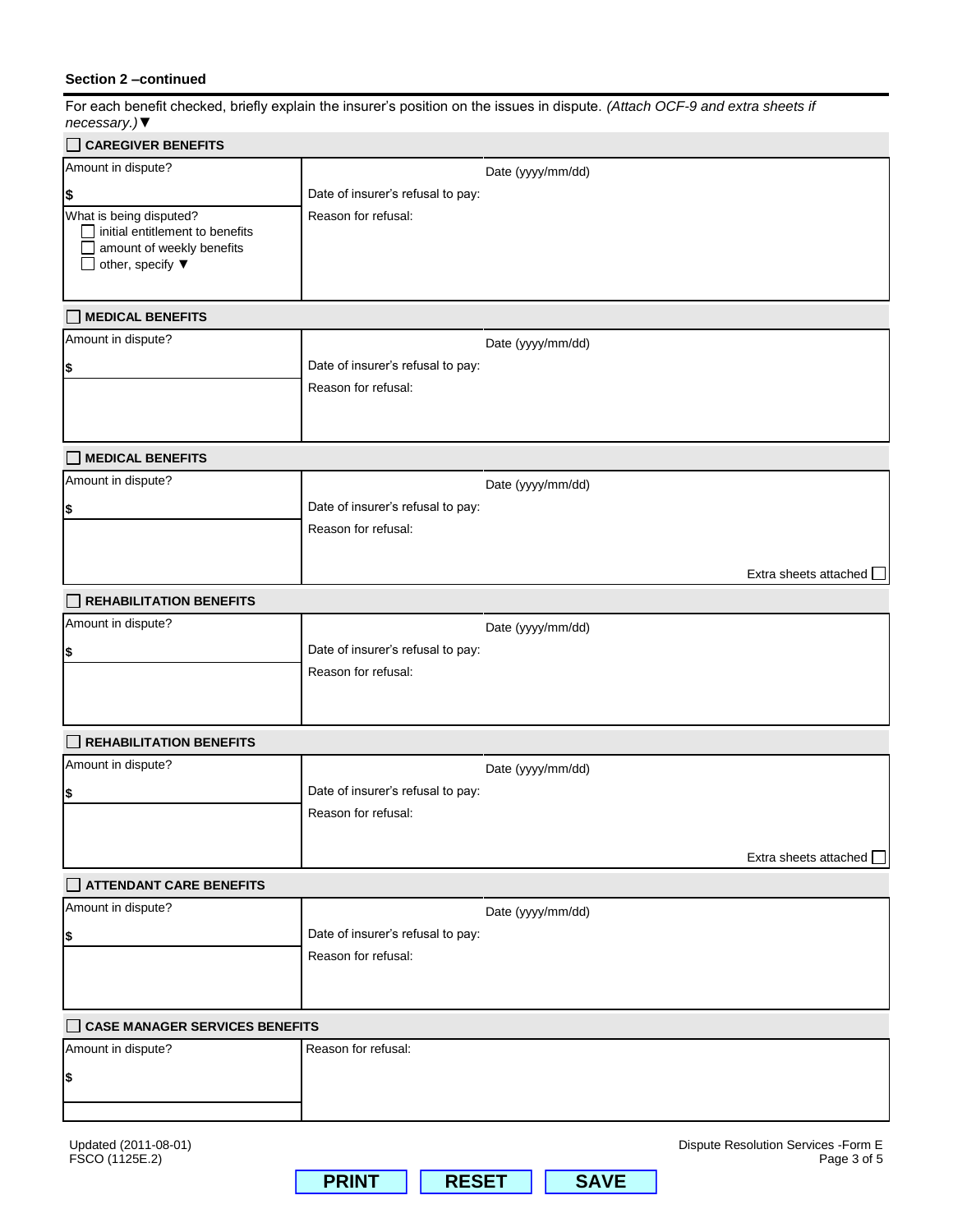# **Section 2 –continued**

For each benefit checked, briefly explain the insurer"s position on the issues in dispute. *(Attach OCF-9 and extra sheets if necessary.)▼*

| 100000000y.<br>$\Box$ OTHER EXPENSES                                                                                                                                                           |              |              |             |                                                     |  |
|------------------------------------------------------------------------------------------------------------------------------------------------------------------------------------------------|--------------|--------------|-------------|-----------------------------------------------------|--|
| What is being disputed?<br>$\Box$ lost educational expenses<br>damage to clothing, glasses, etc<br>expenses of visitors<br>housekeeping and home maintenance<br>Total amount in dispute?<br>\$ |              |              |             |                                                     |  |
| $\Box$ cost of examinations<br>\$                                                                                                                                                              |              |              |             |                                                     |  |
| $\Box$ DEATH BENEFITS                                                                                                                                                                          |              |              |             |                                                     |  |
| Amount in dispute?                                                                                                                                                                             |              |              |             |                                                     |  |
| \$                                                                                                                                                                                             |              |              |             |                                                     |  |
| FUNERAL EXPENSES                                                                                                                                                                               |              |              |             |                                                     |  |
| Amount in dispute?                                                                                                                                                                             |              |              |             |                                                     |  |
| \$                                                                                                                                                                                             |              |              |             |                                                     |  |
| $\Box$ OTHER DISPUTES                                                                                                                                                                          |              |              |             |                                                     |  |
| Amount in dispute?                                                                                                                                                                             |              |              |             |                                                     |  |
| \$                                                                                                                                                                                             |              |              |             |                                                     |  |
|                                                                                                                                                                                                |              |              |             |                                                     |  |
| $\Box$ CLAIM FOR REPAYMENT<br>Amount in dispute?                                                                                                                                               | Particulars: |              |             |                                                     |  |
| \$                                                                                                                                                                                             |              |              |             |                                                     |  |
| <b>INTEREST</b>                                                                                                                                                                                |              |              |             |                                                     |  |
|                                                                                                                                                                                                |              |              |             |                                                     |  |
| <b>EXPENSES OF THE HEARING</b>                                                                                                                                                                 |              |              |             |                                                     |  |
|                                                                                                                                                                                                |              |              |             |                                                     |  |
| ABUSE OF PROCESS, FRIVOLOUS OR VEXATIOUS PROCEEDINGS                                                                                                                                           |              |              |             |                                                     |  |
|                                                                                                                                                                                                |              |              |             |                                                     |  |
| RESPONSE TO SPECIAL AWARD CLAIM                                                                                                                                                                |              |              |             |                                                     |  |
|                                                                                                                                                                                                |              |              |             |                                                     |  |
| Updated (2011-08-01)<br>FSCO (1125E.2)                                                                                                                                                         |              |              |             | Dispute Resolution Services - Form E<br>Page 4 of 5 |  |
|                                                                                                                                                                                                | <b>PRINT</b> | <b>RESET</b> | <b>SAVE</b> |                                                     |  |